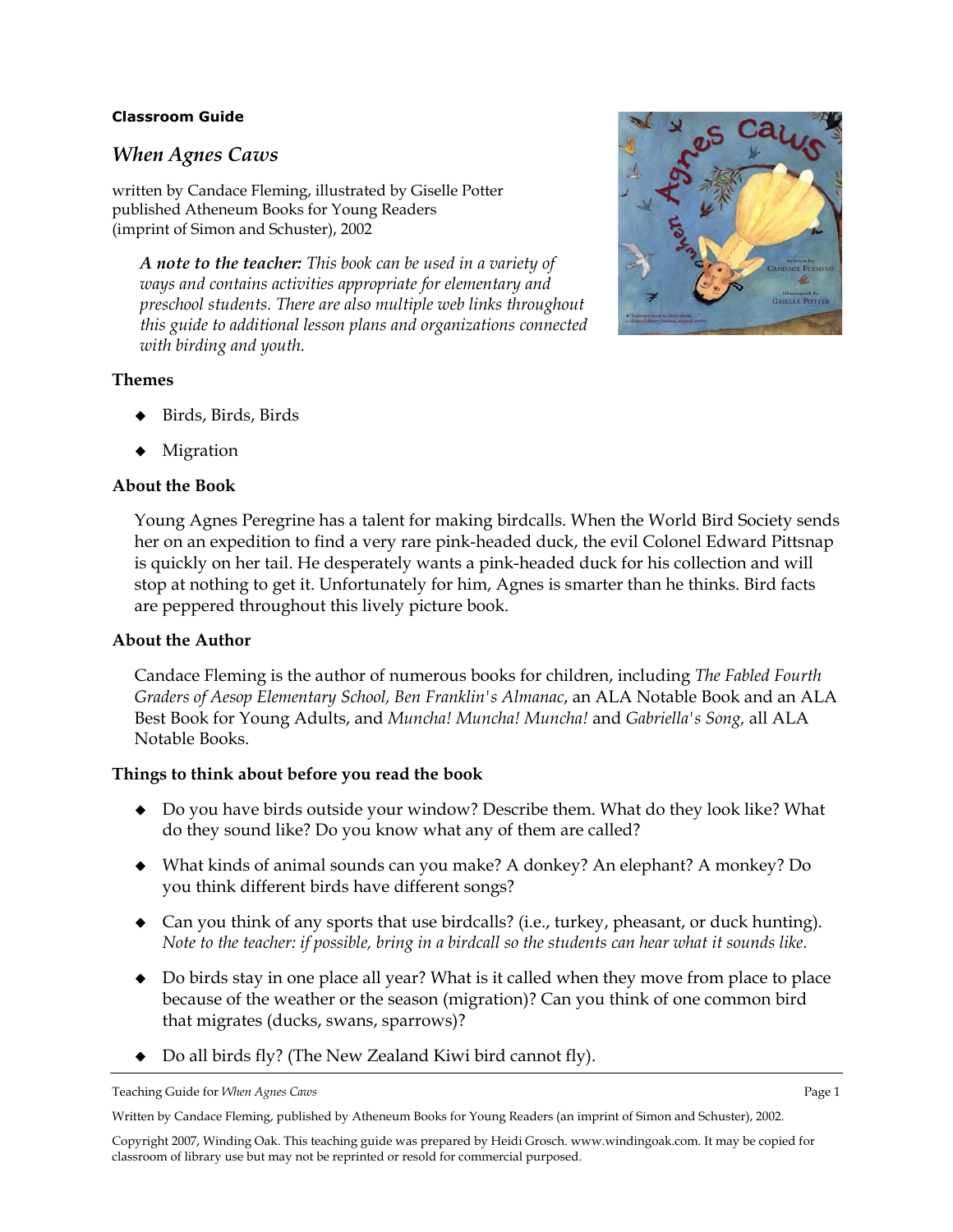- What do birds eat? (worms, grubs)
- $\blacklozenge$  Are specific birds only found in specific parts of the world? (yes)

# *Birds, Birds, Birds*

# **A bit about birds: ornithology (the study of birds)**

The word *ornithology*, the study of birds, comes from two Greek words: "ornis" meaning "bird" and "logos" meaning "knowledge." People have been interested in birds since the beginning of human history. Drawings of birds have been found on cave walls and bones of birds have been found in the ruins of ancient settlements. Ornithology as a specialized science began in the 1800s when the study of natural history became more widespread. Every culture in the world, no matter how primitive, has many different words for birds and the sounds they make. Over 9,000 species of birds are found throughout the world.

## **Some of the birds referred to in** *When Agnes Caws*

- ◆ *Blue-footed Booby* a large dark bird with white patches. It has blue legs and feet and lives mostly on islands in the Gulf of California.
- ◆ *Great Hornbill* a large bird nearly 4 feet tall with a 60-inch wingspan, tail feathers reaching 36 inches and a weight of about 6 pounds. It can live up to 50 years in captivity and is found in India, the Malay Peninsula, and Sumatra, Indonesia.
- ◆ *Grouse* a plump bird with feathered legs and feet that is often hunted for sport in fields and ditches. Many say it tastes like chicken.
- ◆ *Pink Headed Duck* this bird has a long body, a long neck, and a slightly tufted head (the male's is deep pink). It prefers lowland marshes and pools in tall grass. It lived in eastern India, Bangladesh and northern Myanmar, with the last confirmed sighting in 1935. It is probably now extinct.
- ◆ *Ruby Throated Hummingbird* a tiny metallic green and white bird only about 3 ½ inches with a needle-like bill. The male has a bright red throat. This is the only hummingbird variety that breeds east of the Mississippi River and winters in the tropics. (*www.rubythroat.org*)
- ◆ *Snake Bird* a larger bird with an average body length of 25 inches and a wingspan of 45 inches. This fish-eater has a long flexible neck and a sharp-pointed bill. When it swims it often only sticks its neck out of the water, making it look like a snake. Sometimes called a Darter, American Darter or Water Turkey, this bird lives in the warmer areas of North and South America.
- *Sulfur Crested Cockatoo* a large white parrot with a dark grey-black bill, a yellow crest, and a yellow wash on the underside of its wings. It is noisy, with a call that sounds like a loud screech. It lives in Australia.
- *Yellow Bellied Sapsucker* this bird is small, about 8 ½" and is a member of the woodpecker family. A dull yellow color with a red crown (the male also has a red throat),

Teaching Guide for *When Agnes Caws* Page 2

Written by Candace Fleming, published by Atheneum Books for Young Readers (an imprint of Simon and Schuster), 2002.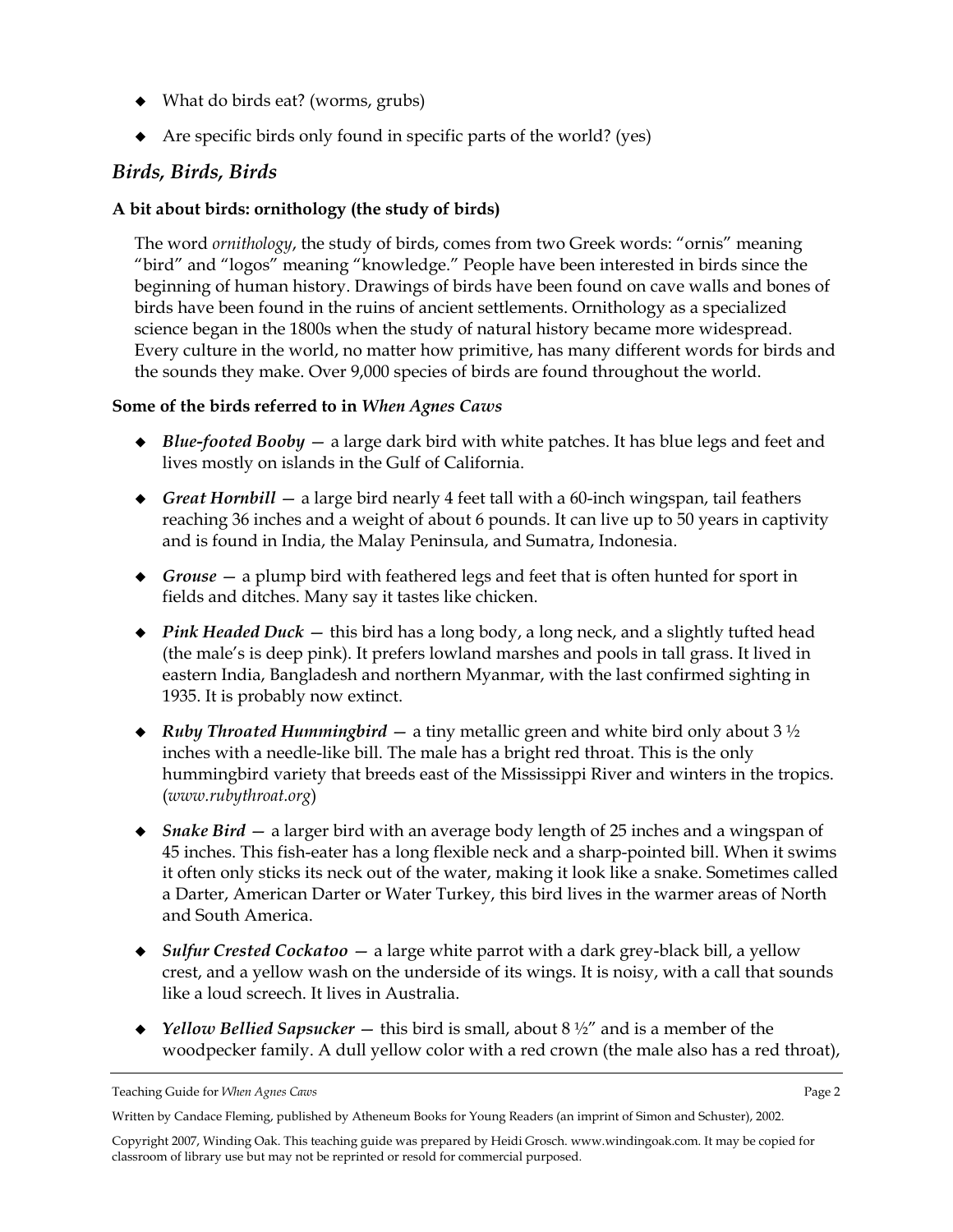it makes a quiet mewing sound. This bird is found all over North America and winters in the southern states.

### **Discussion Questions:**

- 1. What are unique characteristics about each of these birds? What do you find interesting or unusual about them?
- 2. Do their names describe what they look or sound like?
- 3. Have you ever heard of any of these birds before?
- 4. Which one would you most like to see in person?

### **CLASSROOM ACTIVITY: BIRD PICTURES**

1. Draw a picture of one of the birds from *When Agnes Caws*. Refer to the descriptions above for ideas. The following websites have step-by-step instructions on how to draw simple birds:

*www.billybear4kids.com/Learn2Draw/bird/page1.html* 

*www.drawingnow.com/how-to-draw-a-bird.html* 



- 2. Draw and color your own bird. Be creative. It does not have to look like a real bird. Think about the colors you choose. Why does your bird have them? The Norman Bird Sanctuary (*www.normanbirdsanctuary.org/creatabird.shtml*) has a questionnaire to help you create a new bird species by answering a series of questions.
- 3. Research other birds and come up with a list of real bird names. Divide your paper into two columns. Label one "Real Bird Names" and the other "Made-up Bird Names." Fill in names in both columns.

Some good resources to get you started:

- *www.normanbirdsanctuary.org* (many puzzles and quizzes about birds)
- *www.learner.org/jnorth* (students studying global bird migration)
- *www.pitt.edu/~poole/eledscienceBioBirds.html* (web links for all ages)
- *www.english-zone.com/vocab/birds/birdies.html* (Animated pictures and names of common birds)
- 4. Play T or F. Divide the class into groups of 4 to 6. Have them form smaller teams of 2-3 to play against each other. Each team takes turns sharing their bird names from one of their two columns and the other team has to decide if it is a "Real Bird Name" or a "Made-up Bird Name." Points are given for each correct guess. The team with the most points wins.

#### **Materials:**

Coloring pencils/crayons/paint, paper and pencil, possible bird images to color.

Written by Candace Fleming, published by Atheneum Books for Young Readers (an imprint of Simon and Schuster), 2002.

Teaching Guide for *When Agnes Caws* Page 3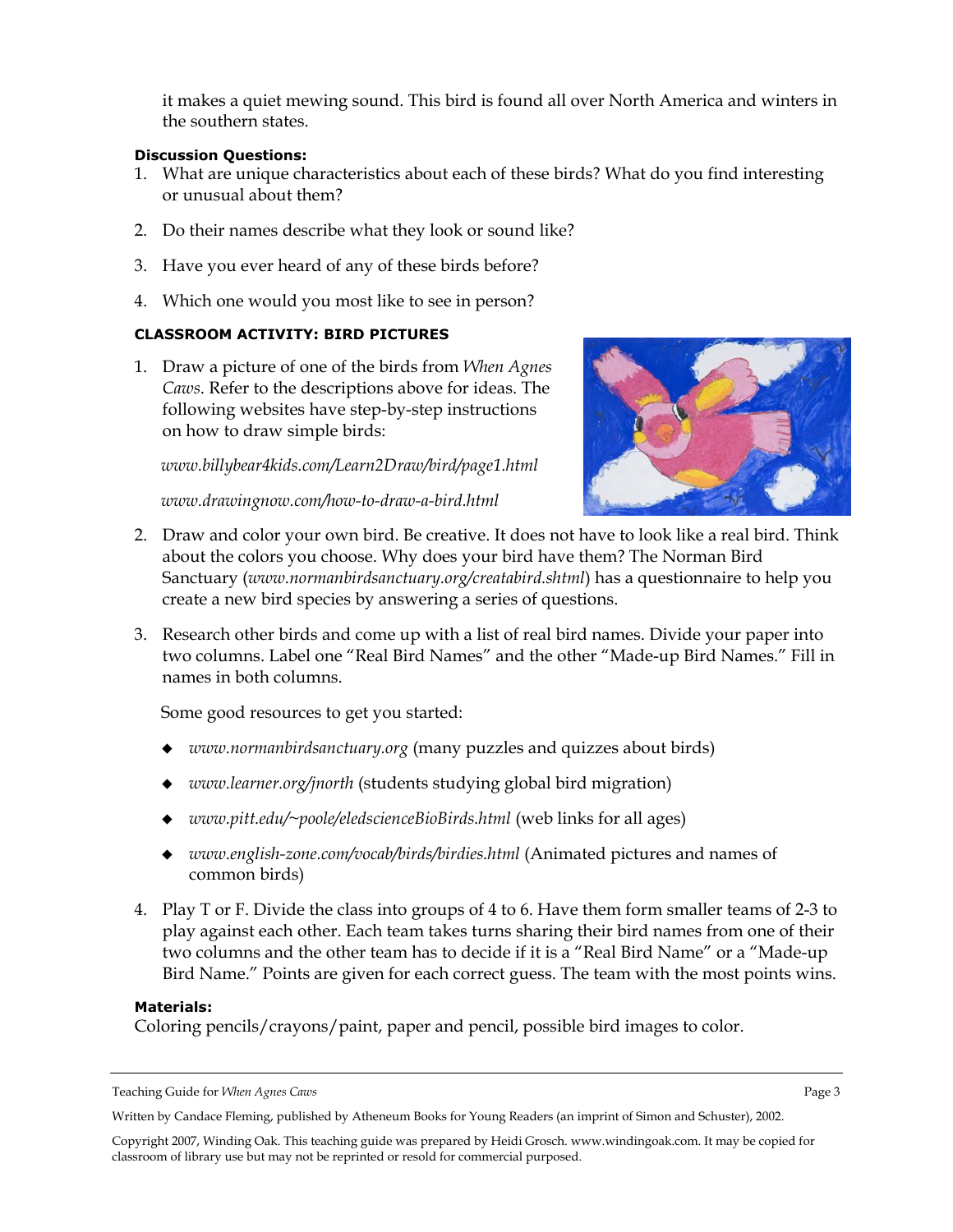#### **Curriculum connections:**

Research, geography, science, teamwork, creative writing, art

#### **TAKING IT FURTHER: BIRD "FOR SALE"**

- 1. Create a description and name for the bird image created in the above exercise. Each student works in a pet shop and wants to sell their bird. Answer the following questions:
	- a. How much is the bird worth?
	- b. What are its special qualities?
	- c. Describe in detail what it looks like.
	- d. Where did it come from?
	- e. What does it sound like?
	- f. Is it rare?
	- g. How did you get it?
- 2. Have each student make a poster with a picture of the bird they are trying to sell. Include a description.
- 3. Study want ads from the newspaper. Write a want ad (or a for sale ad) about this new bird species.

#### **Materials:**

Poster paper, crayons/colored pencils/paints, paper, pencil

### **Curriculum Connections:**

Creative writing, journalism, science

#### **TAKING IT FURTHER: BIRD PUPPETS**

For younger children:

- 1. Have the students cut out pictures of birds from old magazines. Give them a time limit.
- 2. Have each student select one bird image and glue it onto stiff paper—tag board or old manila folders work well.
- 3. Cut out the bird image.
- 4. Glue or tape the bird image onto a Popsicle stick.
- 5. Act out the story of *When Agnes Caws.* Children can play Agnes, Professor Octavia Peregrine, and Colonel Edwin Pittsnap. The bird puppets can play the rest of the "parts."

Teaching Guide for *When Agnes Caws* Page 4

Written by Candace Fleming, published by Atheneum Books for Young Readers (an imprint of Simon and Schuster), 2002.

Copyright 2007, Winding Oak. This teaching guide was prepared by Heidi Grosch. www.windingoak.com. It may be copied for classroom of library use but may not be reprinted or resold for commercial purposed.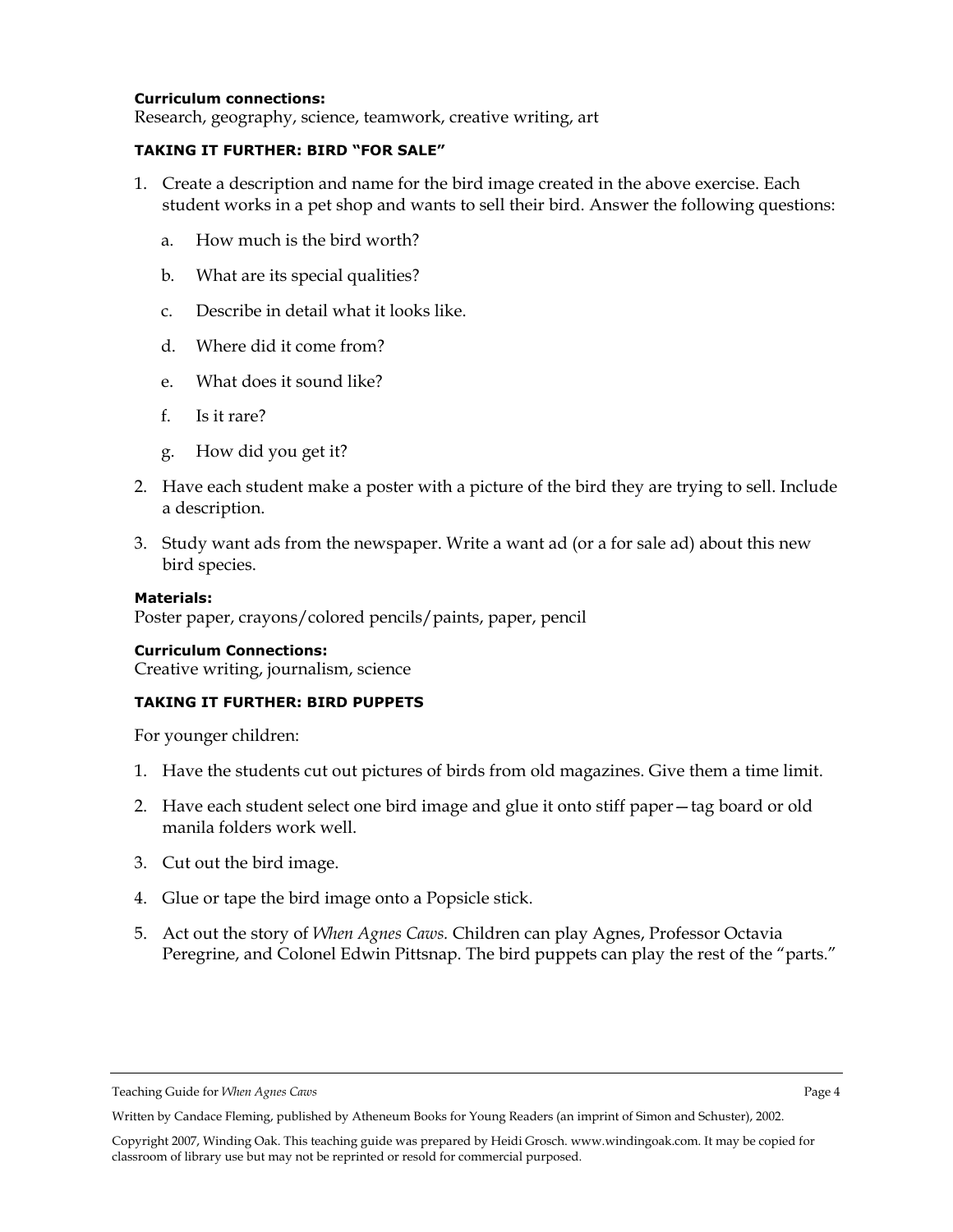6. Act out *Two Little Blackbirds.*

*Two little blackbirds sitting on a hill. One named Jack, one named Jill. Fly away, Jack, fly away, Jill. Come back, Jack, come back, Jill.* 

#### **Materials:**

Old magazines, scissors, Popsicle® sticks, glue, stiff paper

**Curriculum connections:**  Art, science, literature

### *Bird Sounds as Communication*

What sound does a chicken make? Many of us assume that chickens all over the world sound the same, but that is not the case. Different languages have different animal sounds. Here are a few examples.

| <b>LANGUAGE</b>      | <b>BIRD</b>              | <b>CHICKEN</b>           | <b>ROOSTER</b>           |
|----------------------|--------------------------|--------------------------|--------------------------|
|                      | (and the sound it makes) | (and the sound it makes) | (and the sound it makes) |
| English              | Bird                     | Chicken                  | Rooster                  |
|                      | (Tweet)                  | (Bowk)                   | (Cock-a-doodle-do)       |
|                      |                          | Bowk)                    |                          |
| Norwegian            | en Fugl                  | en Høne                  | et Hane                  |
|                      | (Kvitre)                 | (KlukkKlukk)             | $(Kykkeli$ - $ky)$       |
| German               | ein Vogel                | ein Huhn                 | ein Hahn                 |
|                      | (Tschülp, Tschülp)       | (Bawk, Bawk)             | (Kikerikiiii)            |
| Hungarian            | Madár                    | Csirke                   | Kakas                    |
|                      | (ChipChip)               | (Kotkotkot)              | (Kukuku)                 |
| Polish               | Ptak                     | Kura                     | Kogut                    |
|                      | (PeePee)                 | (KoKoKo)                 | (Kokorekoo)              |
| KeSwahili (Tanzania) | Ndenge                   | KuKu                     | Jogoo                    |
|                      | (CheweChewe)             | (Kokokoko)               | (Korikihoooo)            |
|                      |                          |                          |                          |
| Thai                 | <b>Nok</b>               | Kai                      | Kai                      |
|                      | (leb[eb])                | (Kok, Kok)               | (Kai)                    |
| Somalian             | Shimbir (Crrrrr)         | Dooro                    | Diiq                     |
|                      |                          | (CooCoo)                 | (CooCo                   |
|                      |                          |                          | CookaDoo)                |
| Amharic (Ethiopia)   | Wef                      | Dero                     | Dero                     |
|                      | (ChickChick)             | (Kakkaka)                | (CooCoo)                 |
| Arabic (Iraq)        | Tayr                     | Dagag                    | Deek                     |
|                      | (BisBis)                 | (Oeiu)                   | (Oeiu)                   |

What other languages are spoken in your school? In your neighborhood? See if you can add more languages and bird sounds to this list.

Teaching Guide for *When Agnes Caws* Page 5

Written by Candace Fleming, published by Atheneum Books for Young Readers (an imprint of Simon and Schuster), 2002.

Copyright 2007, Winding Oak. This teaching guide was prepared by Heidi Grosch. www.windingoak.com. It may be copied for classroom of library use but may not be reprinted or resold for commercial purposed.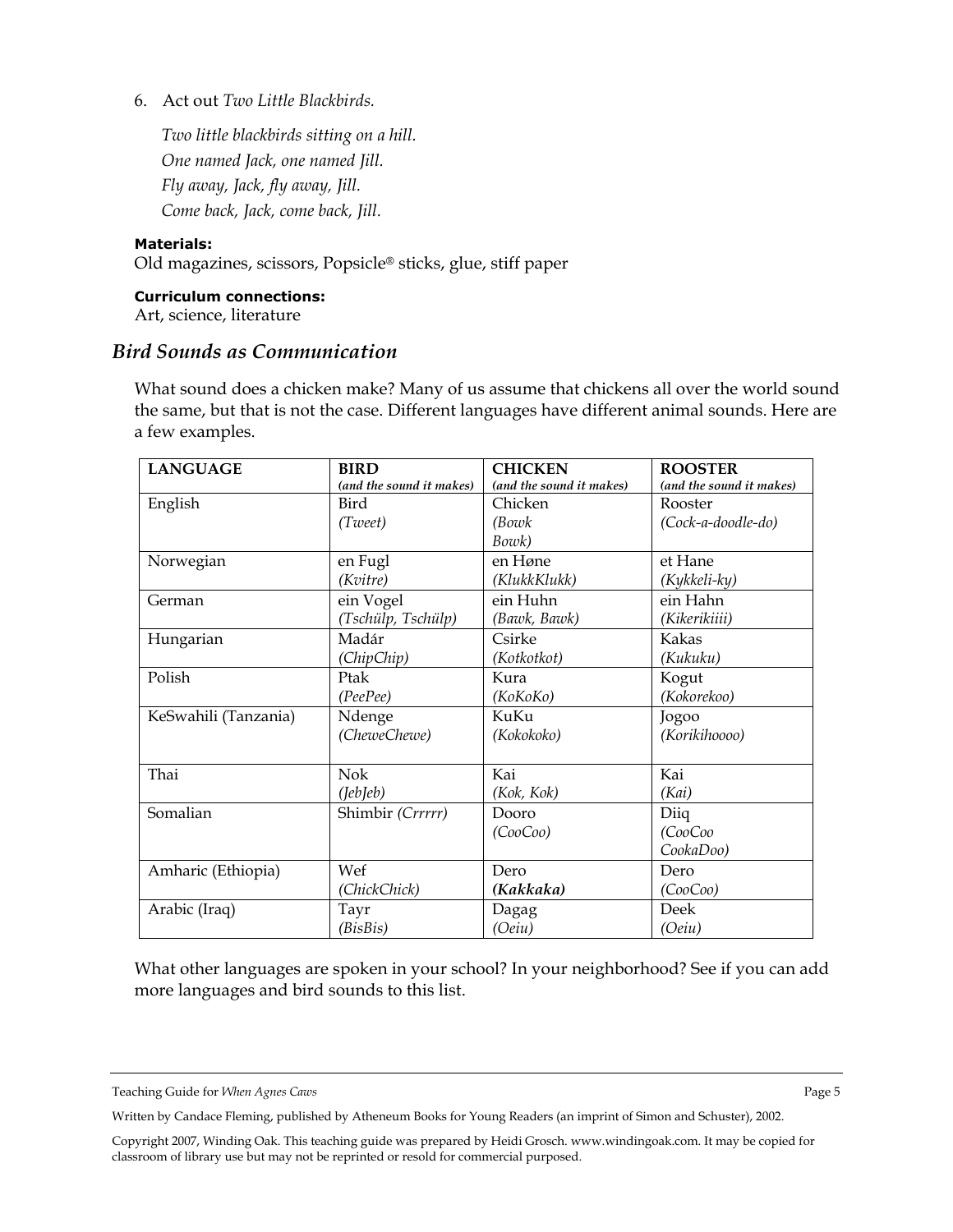## **CLASSROOM ACTIVITY: A BIRD CALLING CONTEST**

See if you can get access to a microphone hooked up to a sound system. If not, mark an "x" on the floor at the front of the classroom so the students know where to stand when it is their turn.

Before you start, have them make up the name of a bird. Write it down on a piece of paper.

Each student gets a turn making a bird sound. It can only last one or two seconds. Remind them that birds make very different sounds: some are loud, some are soft, some are high, some are low. Challenge them to be creative with their sounds. They must say their name and their bird's name before they make their bird sound. For example: "My name is Mark and I am going to make the sound of the rare Yellow-Bellied Bottle Sniffer." Have another teacher, a parent, or the principal be the judge.

### **Curriculum connections:**

Public speaking, creative writing, classroom participation, teamwork, listening skills

### **TAKING IT FURTHER: THE SPORT OF BIRDING – A NATIONAL BIRD WATCHING CONTEST**

All you need to be a bird spotter is a set of binoculars and the ability to be quiet and observe. Each bird has a different call, and once you recognize what a bird sounds like you can identify it even when you can't actually see it.

The **National Schoolyard Birding Challenge** is a monthly bird watching contest open to students in all public and private schools in the contiguous United States. Student participants in the NSBC work together to observe, identify, and record various bird species found on their school grounds. Go to: *www.fledgingbirders.org/challenge.html* for details.

# *Migration – comparing bird migration to human migration*

### **BIRD MIGRATION**

Every spring and fall millions of birds all over the world travel from one place to another. In North America birds generally head south in the fall and north in the spring. This is called "migration." Some birds, like Golden Plovers, fly over eight thousand miles from Alaska to Argentina crossing two thousand miles of ocean in the process. The Arctic Tern flies even farther. During the summer they breed in the northern parts of Canada, Europe and Asia. In the fall, they fly 11,000 miles to the southern tips of African and South America.

Why do birds migrate? No one knows for sure, although more than one-third of the world's birds do so. Migration is an instinct, something the birds are born with and not something they learn. What other animals migrate? Discuss this with your class.

Use *Project UltraSwan* by Elinor Osborne as background for discussing bird migration. This book in Houghton Mifflin's Scientists in the Field series features a project in which Gavin Shire and Bill Lishman (Father Goose) worked to teach swans and geese, who must be taught their migration paths because it is *not* instinctual, to migrate using ultralight aircraft.

Go to: *www.pitt.edu/~poole/eledscienceBioBirds.html* for a lesson plan on bird migration.

Teaching Guide for *When Agnes Caws* Page 6

Written by Candace Fleming, published by Atheneum Books for Young Readers (an imprint of Simon and Schuster), 2002.

Copyright 2007, Winding Oak. This teaching guide was prepared by Heidi Grosch. www.windingoak.com. It may be copied for classroom of library use but may not be reprinted or resold for commercial purposed.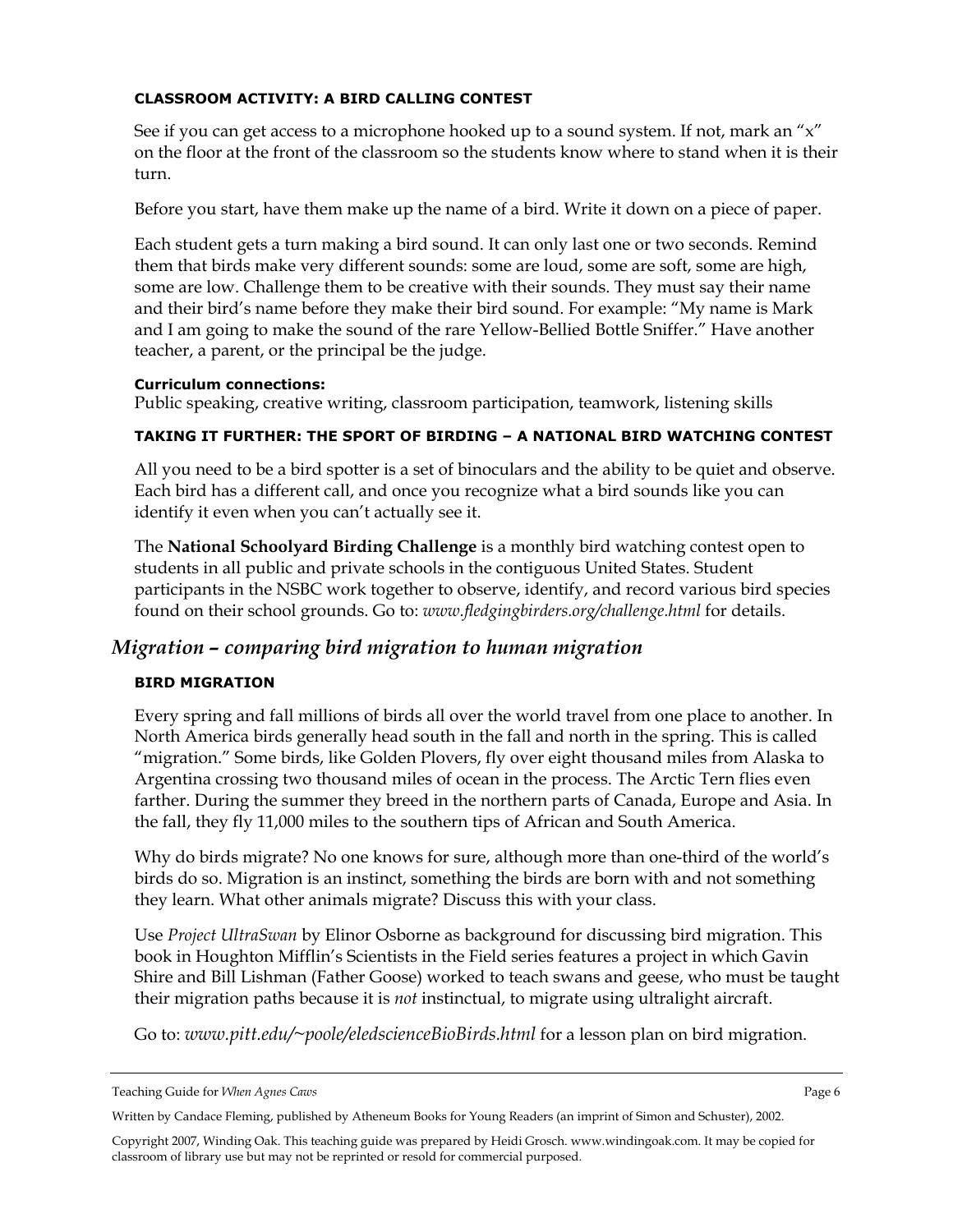#### **HUMAN MIGRATION**

Humans migrate too. Many leave their countries of origin because of war, famine or a desire for a better life. Some seek adventure, marry someone from another country or want to live in a different climate. Discuss the following questions with your class: Do you know anyone who has moved recently? Have you ever moved? Why did you leave? What does it feel like to move from a place you know to a place you don't know?

How many different cultures/countries are represented in your classroom? Have your students find all the countries on a map. What do those countries have in common with the one you are in now? What things are different?

#### **CLASSROOM ACTIVITY: INTERNATIONAL BIRD DAY**

The Environment for the Americans hosts International Bird Day as an attempt to heighten awareness of birds and their conservations throughout the Western Hemisphere. International Bird Day is officially celebrated on the second Saturday in May in the United States and Canada. Go to their website for details and many additional materials and ideas for teachers. *www.birdday.org* The 2008 theme is "Tropics to Tundra: Connecting Birds, Habitat and People." The theme for 2009 will be "Birds in Culture."

### **CLASSROOM ACTIVITY: BUILDING A BIRDHOUSE OR A BIRDFEEDER**

Why do birds behave like they do? The best way to find out is to watch them, and one way to do that is to build a birdhouse or a birdfeeder. Many building stores (i.e. Home Depot) provide free or low cost kits for building birdhouses. You can also check with your High School woodworking class to see if the older students could mentor younger students for a class project.

The following websites have simple and inexpensive birdfeeder or birdhouse patterns.

*www.daniellesplace.com/HTML/birdcrafts.html* (birdfeeder from a Pringles can & plastic plate)

*www.ezbirdfeeders.com* 

*www.enchantedlearning.com/crafts/birdfeeders/pineconefeeder.shtml* (pine cone birdfeeders)

*www.freeww.com/birdhouses.html* (free birdhouse plans)

*www.ezinearticles.com/?Birdhouses-For-Kids-To-Make&id=443861*(birdhouses for kids to make)

#### **Curriculum connections:**

Problem solving through construction/building, science/observation/hypothesis, geography and history (international bird day)

Teaching Guide for *When Agnes Caws* Page 7

Written by Candace Fleming, published by Atheneum Books for Young Readers (an imprint of Simon and Schuster), 2002.

Copyright 2007, Winding Oak. This teaching guide was prepared by Heidi Grosch. www.windingoak.com. It may be copied for classroom of library use but may not be reprinted or resold for commercial purposed.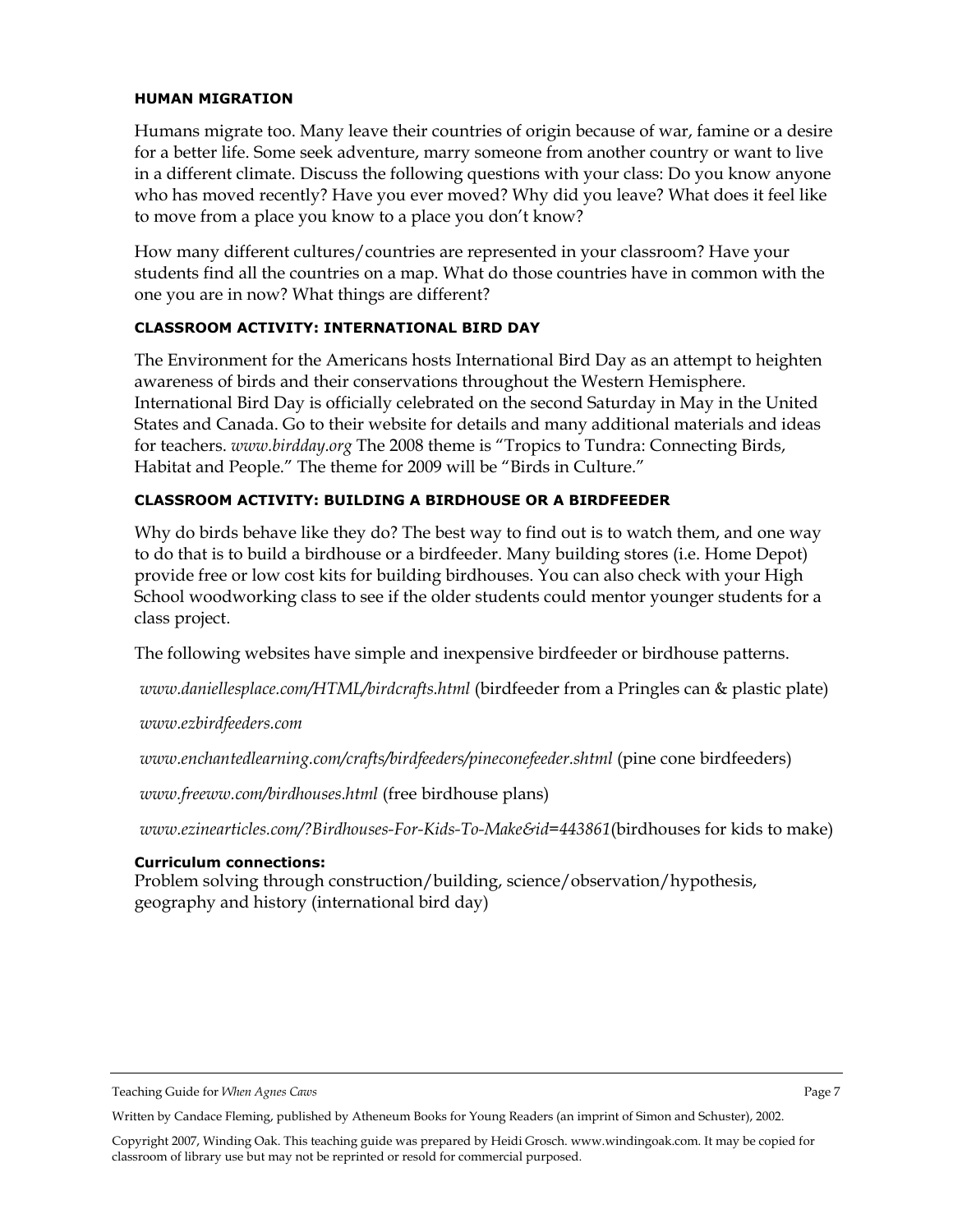## *Companion Books*

*Between Heaven and Earth: Bird Tales from around the World* by Howard Norman, illustrated by Leo & Diane Dillon, Gulliver Books, 2004

*Bird Talk* by Ann Jonas, Greenwillow, 1999

*Birdsong* by Betsy Franco, illus. by Steve Jenkins, Margaret K. McElderry, 2007

- *Don't Let the Pigeon Drive the Bus!* by Mo Willems, Amazon Remainders Account, 2003
- *El Loro hablador y otros cuentos/ The Talking Parrot and Other Stories: Las Mejores Historias De Aves Para Chicos/ The Best Bird Stories for Children (Cuentos Para Volar/ Stories to Fly)*, by Tito Narosky and Mirta Narosky, Albatros Ediciones, 2005
- *If You Were a Parrot* by Katherine Rawson, illustrated by Sherry Rogers, Sylvan Dell Publishing, 2006
- *Little Quack* by Lauren Thompson, illustrated by Derek Anderson, Simon & Schuster Children's Publishing, 2003
- *Loon Chase* by Jean Heilprin Diehl and Kathryn Freeman, Sylvan Dell Publishing, 2006
- *Only a Pigeon* by Jane Kurtz and Cristopher Kurtz, illustrated by E.B. Lewis, Simon & Schuster Children's Publishing, 1997
- *Owl Moon* by Jane Yolen, illustrated by John Schoenherr, Scholastic, Inc, 1988

*Project UltraSwan* by Elinor Osborne, Houghton Mifflin, 2002

*Raven: A Trickster Tale from the Pacific Northwest* by Gerald McDermott, Voyager Books, 2001

*Red Knot: A Shorebird's Incredible Journey* by Nancy Carol Willis, Birdsong Books, 2006

*The Paper Crane* by Molly Bang, HarperTrophy, 1987

#### **NONFICTION**

- *Everything Bird: What Kids Really Want to Know about Birds* by Cherie Winner, NorthWord Books for Young Readers, 2007
- *Draw 50 birds: [the step-by-step way to draw flamingos, swans, woodpeckers, peacocks and many more...]* by Lee J. Ames with Tony D'Adamo, Kingfisher, 1998
- *How to Draw Cartoon Birds* by Curt Visca and Kelley Visca, PowerKids Press, 2003

*Super Simple Birdhouses You Can Make* by Charles Self, Sterling, 1995

*The Burgess Bird Book for Children* by Thornton W. Burgess, Dover Publications, 2003

Teaching Guide for *When Agnes Caws* Page 8

Written by Candace Fleming, published by Atheneum Books for Young Readers (an imprint of Simon and Schuster), 2002.

Copyright 2007, Winding Oak. This teaching guide was prepared by Heidi Grosch. www.windingoak.com. It may be copied for classroom of library use but may not be reprinted or resold for commercial purposed.